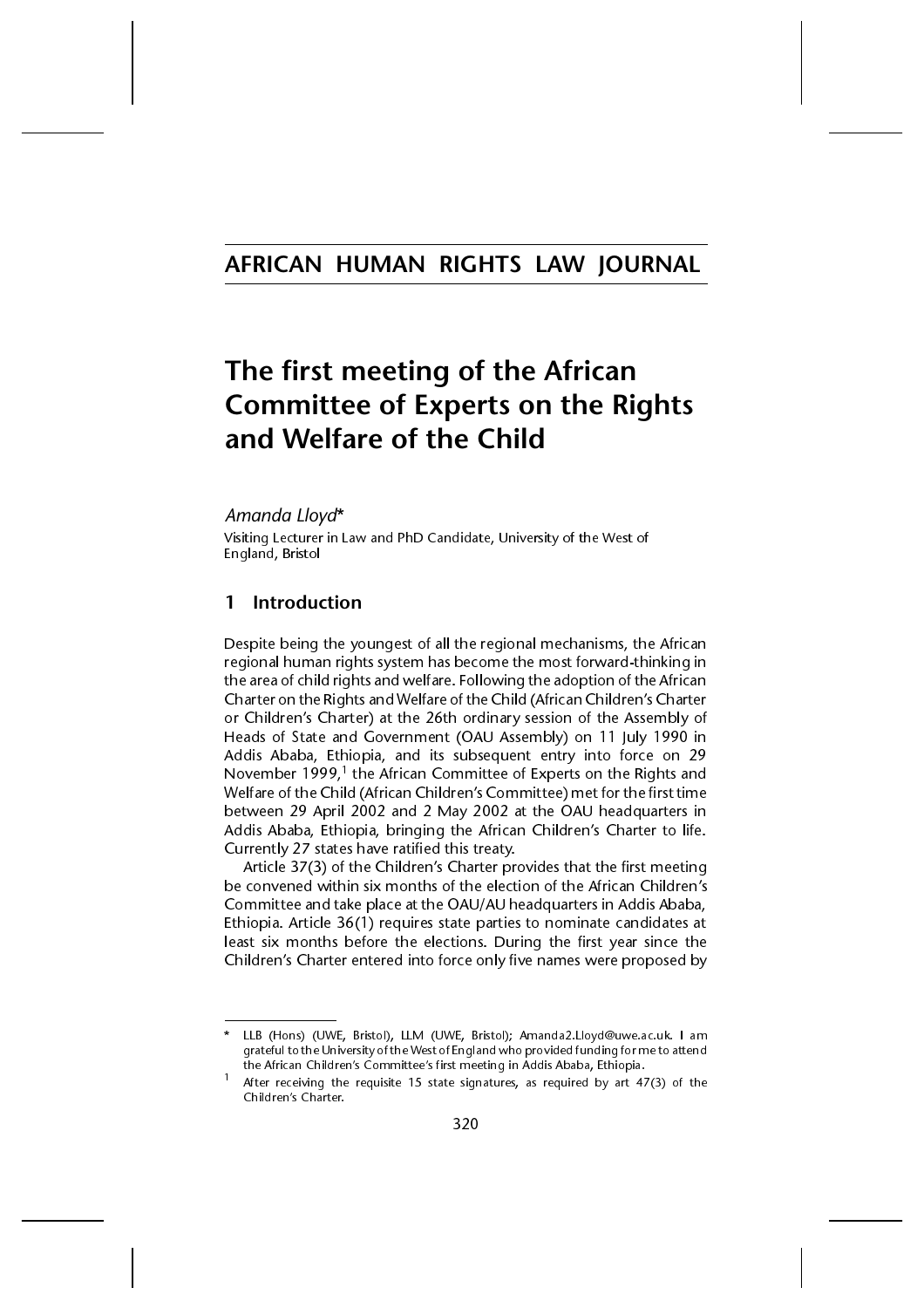#### FIRST MEETING OF AFRICAN CHILDREN'S COMMITTEE 321

the relevant ministries and put forward to take on the role of the African Children's Committee. This has added to the complications of the African Children's Committee's first meeting. The 37th OAU Assembly on 10 July 2001 in Lusaka, Zambia, nominated 12 candidates and eleven were thereafter elected by secret ballot. The African Children's Committee comprises seven francophone and four anglophone members, of which five are male and six are female.<sup>2</sup> Thus, according to article  $37(3)$ of the Children's Charter, the first meeting should have taken place in January 2002, six months before the elections. Therefore, the first meeting was almost four months late.

The tardiness of the meeting was due to the number of other meetings taking place within the OAU/AU and problems relating to scheduling the meeting. $3$  This is evidenced through the numerous occasions on which the proposed date was changed. In addition, the requirements for the translation and preparation of documents, the work associated with the transition of the OAU to the African Union, the summit in Lusaka and the preparation of the Statutes of the Commission were further explanations for the delay. The actual scheduling of the first meeting was also unfortunate, as it overlapped with the African Commission on Human and Peoples' Rights' 31st session taking place from 2 May 2002 in South Africa, preventing full participation of observers and other representatives and causing no senior OAU personnel to formally open the first meeting.

It may be assumed that the workload of the AU, the African Children's Committee members and the other AU organs will not significantly change in the future. These could potentially prove fatal for the African Children's Committee and the work of this newly formed body. The planned grand opening ceremony of the African Children's Committee was cancelled, as those required to participate were involved with other, and one can only assume more 'important', meetings. Due to the impromptu nature of the first meeting, there was no media presence. If the perceived lack of interest continues, this may endanger the credibility of the African Children's Committee and the work of its members.

Additional problems associated with the African Children's Committee's first meeting included a severe lack of communication between the

<sup>2</sup> Cameroon: Rodolphe Soh, four year term of office; Guinea: Dirus Dialé Dore, two year term of office; Kenya: Justice Joyce Aluoch, four year term of office; Lesotho: Karabou K Mohau, two year term of office; Rwanda: Straton Nsanzabaganwa, four year term of office; Senegal: Dior Fall Sow, five year term of office; South Africa: Prof Lulu Juliet Tshiwula, four year term of office; Chad: Nanitom Motoyam, four year term of office; Togo: Suzanne Aho, two year term of office; Uganda: Dr Rebecca M Nyonyintono, two

These reasons were elaborated at the first meeting during the opening speech to the African Children's Committee by the Director of Community Affairs on 29 April 2002.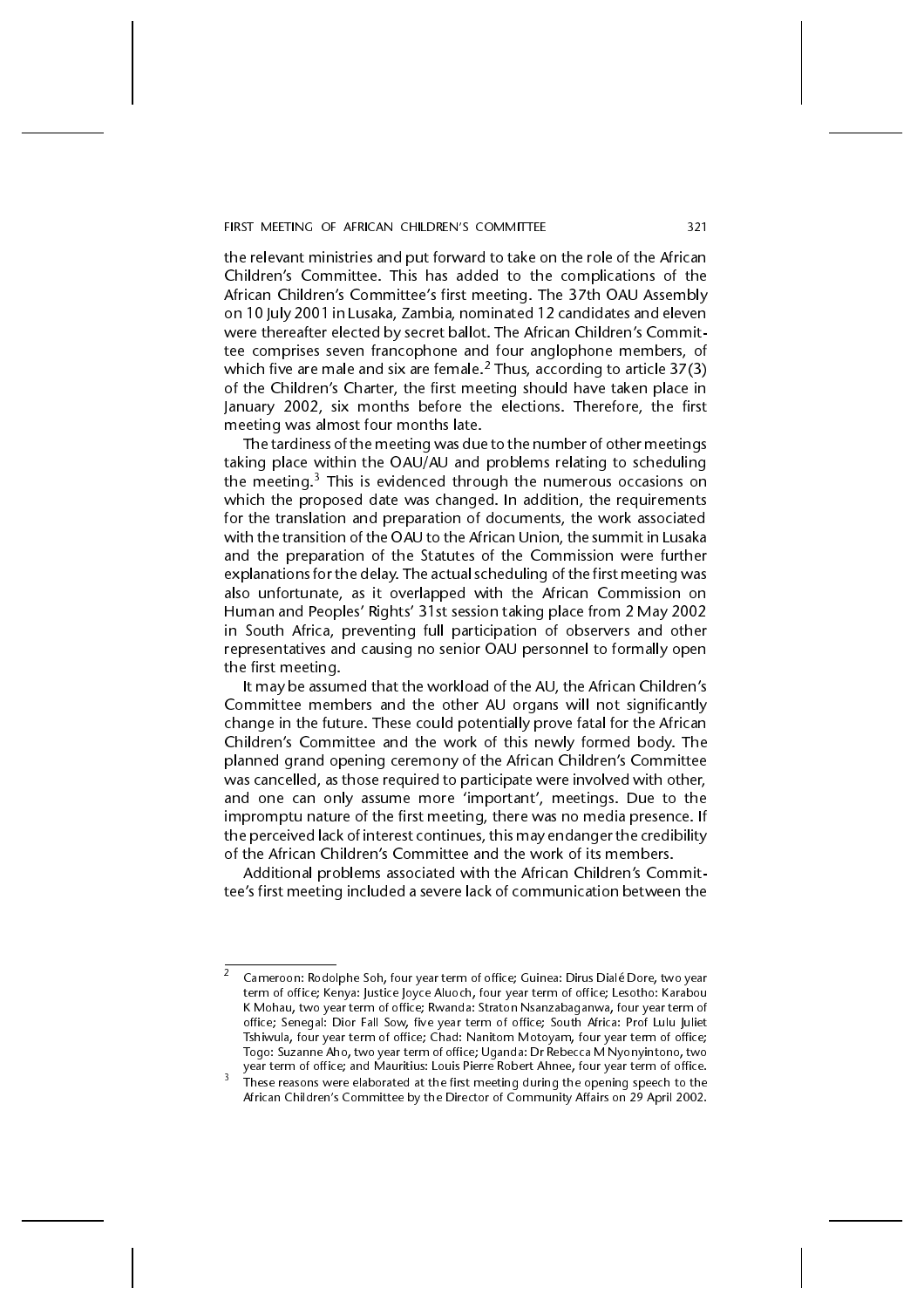OAU Secretariat and the African Children's Committee members. The date of the meeting was poorly communicated and was changed at a very late stage. Documents were either not sent out or were sent out late, or in the wrong language. Incorrect air tickets were sent. Agendas and other documentation were only sent a couple of days before the commencement of the meeting. Fortunately, the various African embassies stepped in to improve the channel of communication between members of the African Children's Committee and the OAU. In order to prevent these logistical problems in the future, it is imperative that the Secretariat to the African Children's Committee be established as quickly as possible.

# 2 Contents and format of the first meeting

### 2.1 General observations

Naturally, the first meeting was inaugural and commenced with the African Children's Committee members taking their oaths of office. Officers were elected, as required by article  $38(2)$  of the Children's Charter. Ten of the 11 members were present for the first meeting,  $4$  as well as representatives of the United Nations agencies,<sup>5</sup> NGOs<sup>6</sup> and other organisations.<sup>7</sup>

Ambassador Habib Doutoum, the OAU Assistant Secretary-General in charge of Policy and Programme Co-ordination, opened the meeting by welcoming the African Children's Committee members and conveying the greetings of the OAU to them. He stressed the special place of the child within the African family and reiterated the sentiments contained in the Preamble of the Children's Charter. He also assured the African Children's Committee of the full support and collaboration of the OAU Secretariat in discharging its duties.

### 2.2 Collaboration

The Head of Population, Health, Labour and Social Affairs of the OAU expressed the Secretariat's appreciation to the collaborating partners, such as the International Labour Organisation (ILO), who assisted in one way or another in the implementation of the various activities on children and in particular those who assisted in the establishment of the African Children's Committee and the convening of the first meeting. She

<sup>4</sup> Louis Pierre Robert Ahnee, the member from Mauritius, was absent. According to Rule 38 of the Rules of Procedure, at least seven members of the African Children's Committee must be present in order for there to be a quorum.

UNICEF, UNHCR, UNAIDS, UNFPA, WHO and ILO.<br>Save the Children (Sweden), Amnesty International and the ICRC.<br>Eg University of the West of England.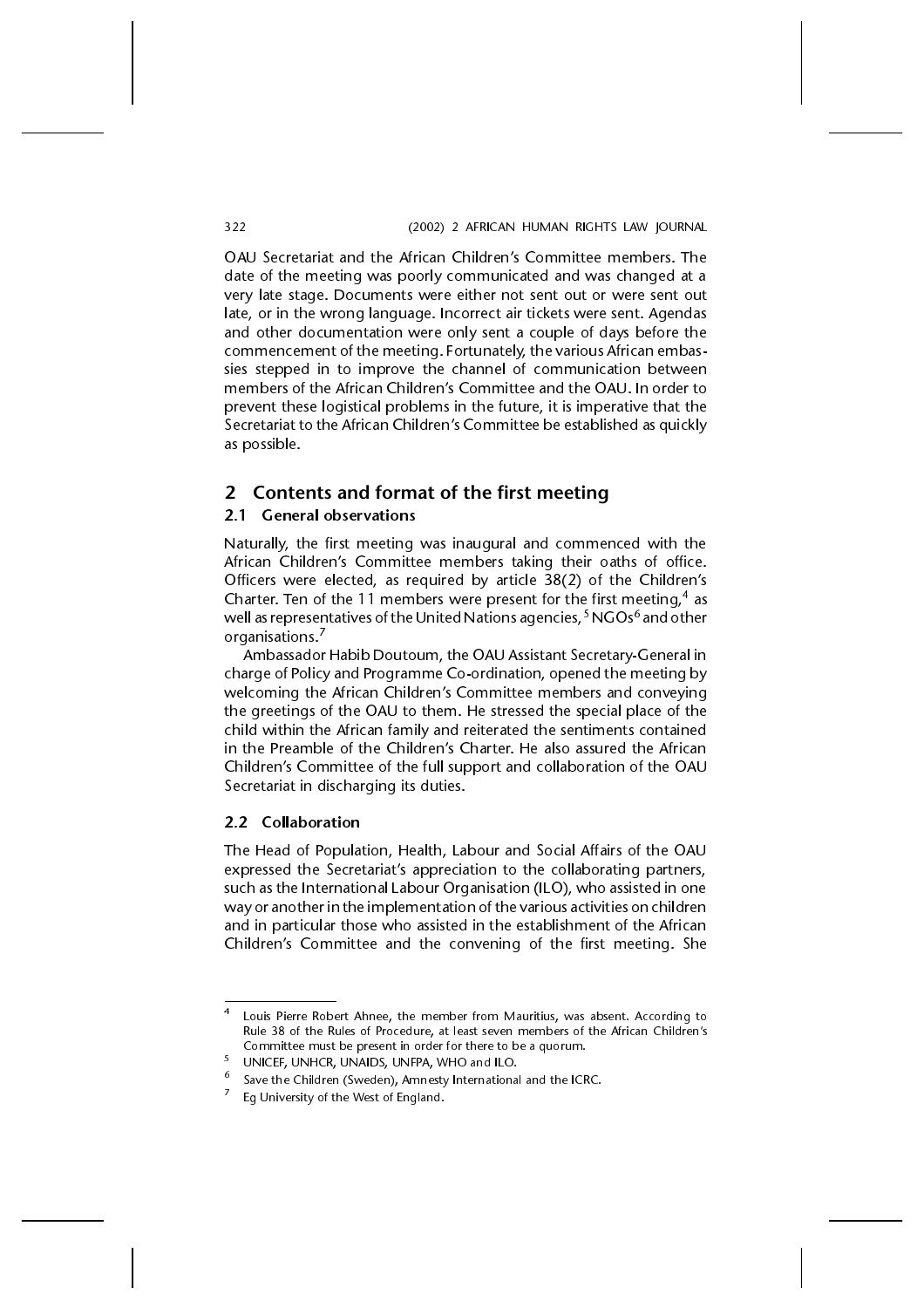briefed the African Children's Committee members on the activities undertaken by the OAU Secretariat regarding children's matters.

### 2.3 Report by the Special Committee on Children in Situations of Armed Conflict

The Chairperson of the Special Committee on Children in Situations of Armed Conflict, Hajat Mukwaya, was unable to attend the meeting, so the Rapporteur of the African Children's Committee briefed the Committee on the work of the Special Committee. The Special Committee was established to follow up the recommendations emanating from the Conference on Children in Situations of Armed Conflict, held in June 1997 in Addis Ababa, on the understanding that once the African Children's Committee was elected and inaugurated, the Special Committee would cease to exist. The Special Committee was constituted in 1997, comprised of five OAU member states, $8$  and worked in co-operation with Save the Children (Sweden), Save the Children (UK), the African Network for the Protection Against Child Abuse and Neglect (ANPACAN) Regional Office and ANPACAN's Ugandan Chapter. The Committee achieved good results, such as successfully lobbying OAU member states to ratify the Children's Charter,<sup>9</sup> producing and distributing copies of the Children's Charter in English and French, producing a databank, handbook and child-friendly copies of the Children's Charter, to enable children to become advocates for their own cause.

However, the Special Committee was unable to complete all of its work, and handed over the pending issues to the African Children's Committee. The African Children's Committee needs to continue to lobby OAU member states to ensure that ministries handling children's issues are visible and are adequately funded and to ensure that the Children's Charter is ratified by the remaining 26 OAU member states. The African Children's Committee members should also ensure that reservations to provisions of the Children's Charter are not entertained, especially those impacting on its fundamental provisions.<sup>10</sup> The African Children's Committee also has the responsibility of ensuring that the theme of the Day of the African Child<sup>11</sup> is communicated to member states in good time. Furthermore, it was recommended that member states implement the provisions of the various instruments on children at the national level and harmonise their legislation accordingly.

<sup>&</sup>lt;sup>8</sup> Burkina Faso, South Africa, Togo, Uganda and Zimbabwe.<br><sup>9</sup> At the time of the 1997 Conference, only seven OAU member states had ratified the Children's Charter.

The Childrens Charter. 10 See the reservations made by Egypt.<br><sup>11</sup> Held annually on 16 June, Resolution CM/RES 1290.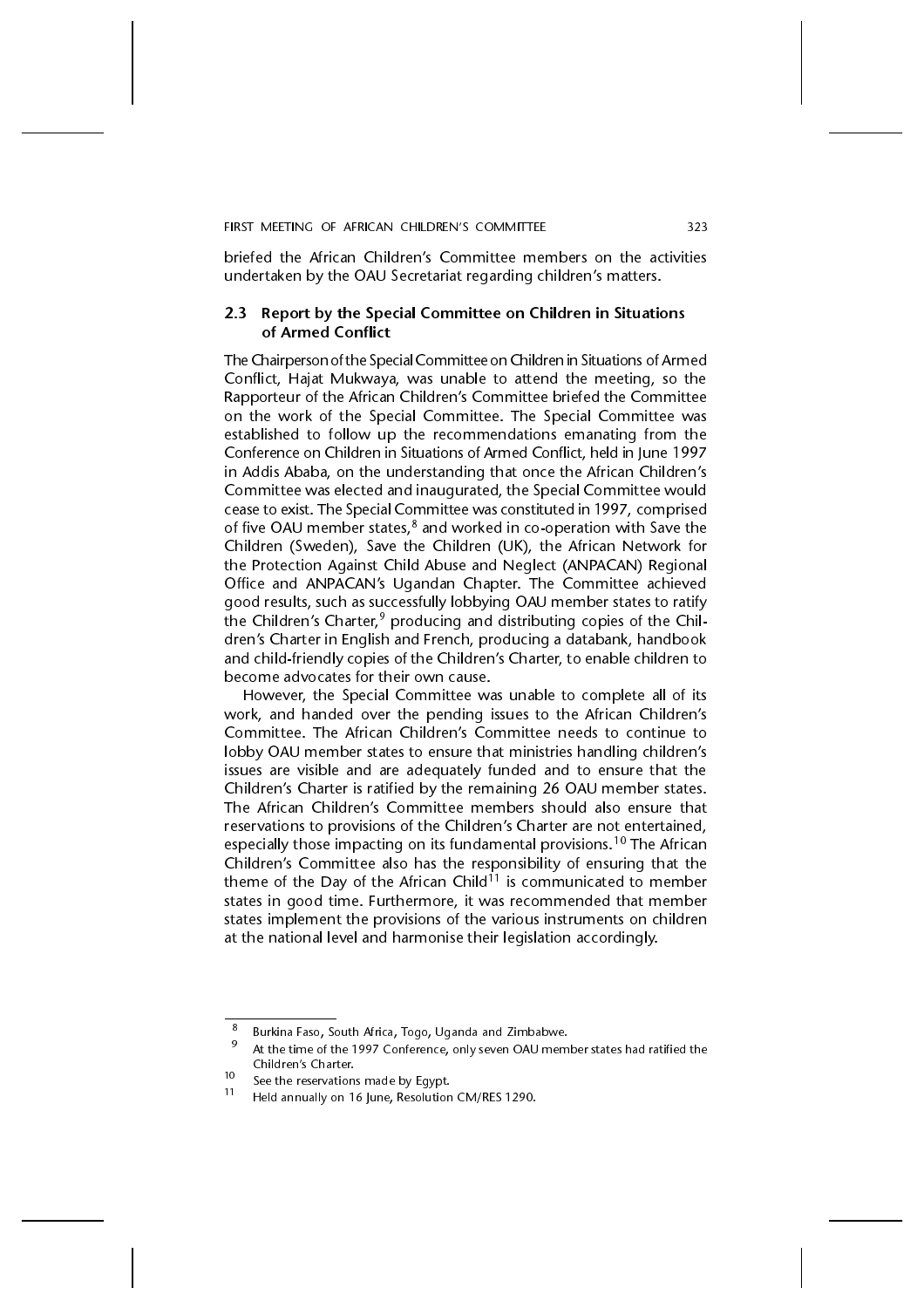#### 324 (2002) 2 AFRICAN HUMAN RIGHTS LAW JOURNAL

### 2.4 Consideration of the Draft Rules of Procedure

The OAU Acting Legal Counsel presented the Draft Rules of Procedure and stated that the OAU Secretariat had taken advantage of the existing Rules of Procedure of the African Commission as well as those of the United Nations Committee on the Rights of the Child. The African Children's Committee reviewed and revised the Draft Rules and they were adopted as amended on 2 May 2002. The Rules of Procedure will be reviewed again at the second session of the African Children's Committee.

# 2.5 Consideration of the Draft Guidelines for the initial reports of state parties

The OAU Acting Legal Counsel presented the Draft Guidelines and explicitly referred to article 43 of the Children's Charter, calling on member states to implement the provisions of the Children's Charter. The Draft Guidelines were considered chapter by chapter and subsequently adopted as amended on 2 May 2002, with a view to reconsideration at the second session.

# 2.6 Elaboration of the African Children's Committee's programme of work

The OAU Acting Legal Counsel proposed that the African Children's Committee consider activities to be carried out until its next meeting, as well as the frequency and periodicity of meetings and designate focal points for each of the OAU five regions. The African Children's Committee members collectively identified the following issues as requiring priority attention. The list is neither exhaustive nor hierarchical, but includes the following:

- children in armed conflicts
- child labour
- child trafficking
- sexual abuse and exploitation of children
- orphans affected and infected by HIV/AIDS
- $\bullet$  children's right to education
- the formulation of a National Plan for Children
- resource mobilisation.

### 2.7 Programme of work until the year-end

The Children's Committee's first year ends in July 2002. It was decided that immediate action should be taken to appoint a temporary Secretary for the Committee.

It was decided that the OAU Secretariat should write to all member states informing them that the African Children's Committee has met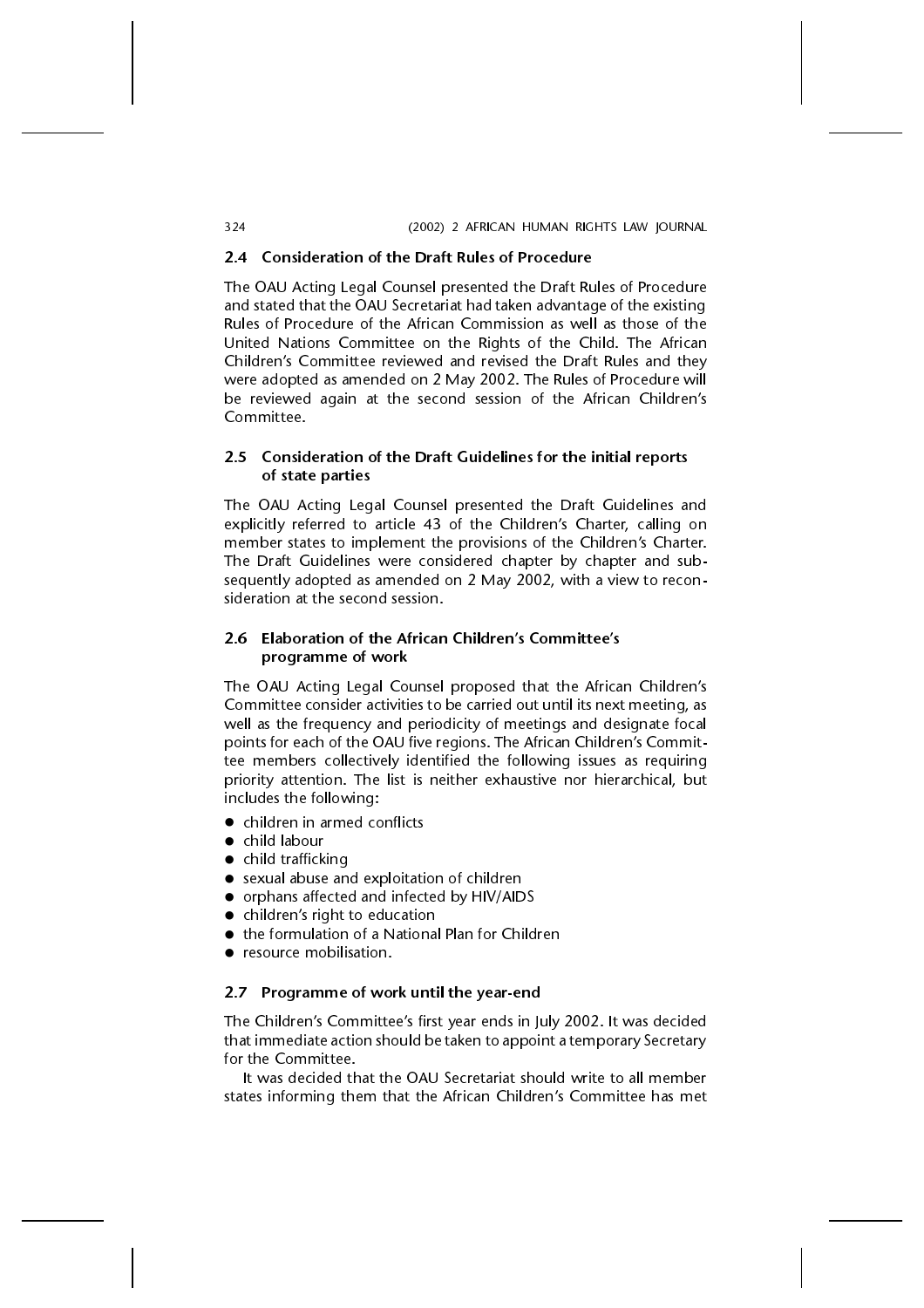FIRST MEETING OF AFRICAN CHILDREN'S COMMITTEE 325

and informing them of the outcome of the meeting. Member states which have not yet done so, should be urged to ratify the Children's Charter.

The Day of the African Child will be the primary focus of the African Children's Committee. The theme for the day is 'Popularisation of the African Charter on the Rights and Welfare of the Child'. Members should ensure that this day is celebrated at the national level in collaboration with governments and other partners.

Each member agreed to inform the relevant ministries about the meeting and to hold press conferences to popularise the existence and contents of the Children's Charter. They further agreed to participate at the local and national levels in all activities affecting children, acting as the eyes and ears of the Committee.

### 2.8 Programme of work for the African Children's Committee's second year

A programme of work to be achieved by July 2003 was established. The Rules of Procedure and the Guidelines are tabled for a second reading. The exercise of mobilising extra-budgetary resources will be carried out to enable the African Children's Committee to implement its activities. The African Children's Committee decided to establish links with the United Nations Committee on the Rights of the Child and the African Commission on Human and Peoples' Rights.

# 3 Budgetary considerations

The AU will allocate budgetary provisions for the Secretariat and the meetings of the African Children's Committee. The headquarters of the African Children's Committee is to be based at the AU. Consequently this is where the meetings will ordinarily be held. If a member state would like to host the meeting at any time, that member state must bear the excess cost and financial implications.

In addition it was proposed that the African Children's Committee should have its own website in order to facilitate its work. Save the Children (Sweden) pledged to finance the design and initial set-up costs of the website, but the OAU will cover the maintenance and upkeep of the website.

# 4 Collaboration with other partners

The African Children's Committee agreed to establish co-operation with United Nations Agencies, NGOs, community-based organisations and other relevant organisations. The Chairperson of the African Children's